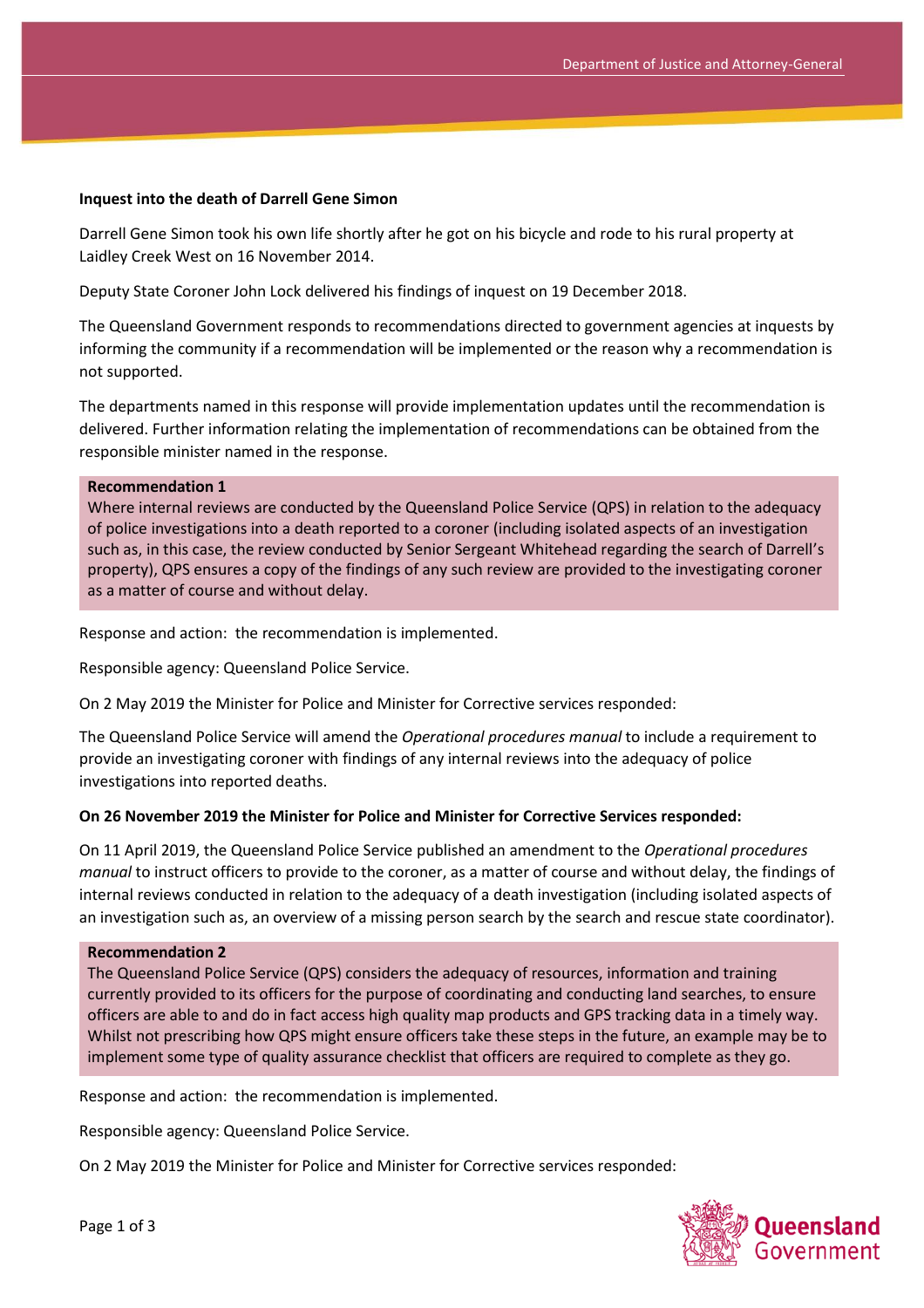The QPS reviewed the mapping resources being used and the training associated with these resources. Search and rescue (SAR) coordinators rely on the OziExplorer mapping system which has been in use since 2005. It provides the SAR coordinator with the ability to obtain accurate digital topographic maps, prepare and distribute search areas on those maps, and to download GPS tracking data. These maps can be loaded allowing the system to be used in areas without internet access.

The standard fall back for SAR coordinators is Google Earth as it is easily available on all service computers. QTopo, an online application providing topographical maps, has been a recent addition to mapping availability and is provided by the Department of Natural Resources.

The mapping products available to the QPS are considered appropriate and suitable for SAR activity.

The training provided to all SAR coordinators in Queensland exceeds the standard benchmarked by the National Search and Rescue Council. Training is provided on SAR courses on how to set up, use and download information from these devices for SAR purposes and an online guide for the devices has been developed.

A land SAR checklist has been available since 2004 and is included in Appendix E of the *National search and rescue manual*. The checklist now includes a section in respect of GPS devices, including the recording of data. SAR coordinators and team members assisting during SAR events are being trained in the use of SAR checklists and GPS devices.

# **Recommendation 3**

The Queensland Police Service (QPS) consider whether improvements can be made in relation to communication between the State Emergency Service (SES) and QPS at the conclusion of a land search involving SES volunteers, to ensure vital information is passed on to QPS officers responsible for the quality and accuracy of that search.

Response and action: the recommendation is implemented.

Responsible agency: Queensland Police Service.

On 2 May 2019 the Minister for Police and Minister for Corrective services responded:

The introduction of search and rescue (SAR) task sheets in 2010 has improved the communications between the SES volunteer searchers and the Queensland Police Service (QPS) coordinators. The task sheets are provided to each asset involved in a search, including foot searchers, aircraft and vessels. The sheet identifies the individual task for that asset, including location, boundaries, search pattern and sweep widths in either a map format or written description depending on the technology available. The task sheet is accepted by the asset and returned to the coordinator at the conclusion of that assigned search. The team leader signs the task sheet to identify that it has been completed, or otherwise denotes on the sheet areas that were not able to be searched and the reasons why. This allows the coordinator to make alternate plans for those unsearched areas.

The task sheet was redesigned to emphasise the search area description to improve clarity with search teams based on feedback from the Queensland State Emergency Service (SES). In respect of the search conducted in response to the disappearance of Mr Simon, task sheets were not initially used. The land SAR checklist was been modified to include the use of task sheets as standard practice by SAR coordinators.

Since 2015, there has been a significant integration in training between SES and QPS, including the use of the task sheet and GPS devices. This has provided both agencies with insight into each other's abilities, capabilities and limitations.

Current processes to ensure effective communication between SES and QPS members involved in SAR activity are considered to be appropriate.



Page **2** of **3**